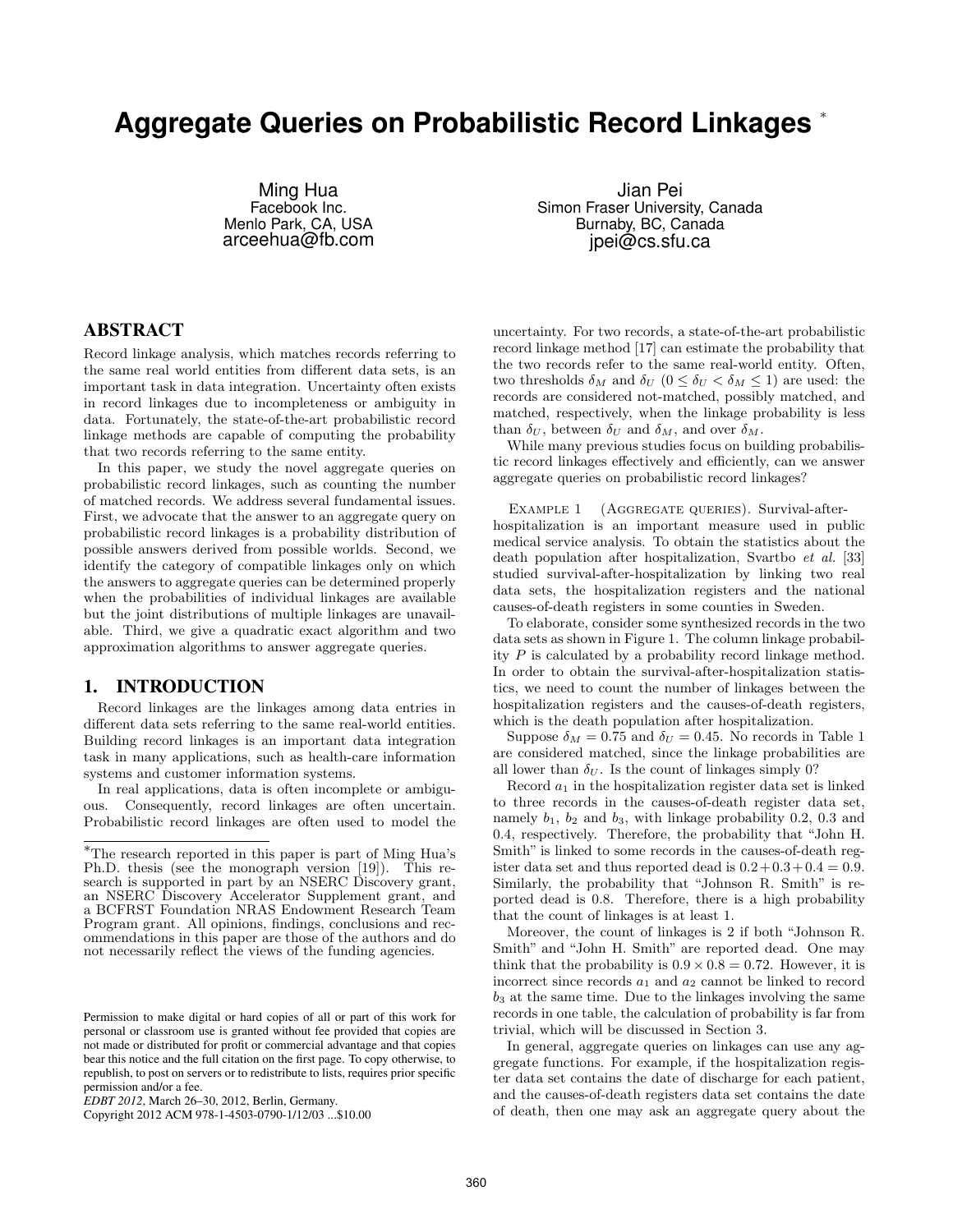

Figure 1: Record linkages between the hospitalization registers and the causes-of-death registers.

average survival time of the death population.

pendixes.

#### Example 1 illustrates two important points. First, aggregate queries on probabilistic record linkages are interesting and useful in record linkage analysis. Second, answering such aggregate queries is far from trivial. The dependencies of linkages can be very complicated.

In this paper, we tackle the problem of aggregate queries on probabilistic record linkages. We make solid contributions by addressing the following interesting and fundamental challenges.

First, what do aggregate queries mean on probabilistic record linkages? The answer to an aggregate query on a set of probabilistic record linkages is a probability distribution summarizing the answers in all scenarios that the records are linked. We advocate the histogram summary as a way to summarize the answer distribution due to the simplicity and popularity of histograms in the database and data analysis community.

Second, as the existing probabilistic linkage methods give only the linkage probabilities of pairs of tuples but not the joint distribution of multiple linkages, on what kind of linkages can possible world probabilities be defined properly? Here, a possible world is a possible scenario that the records are linked. Thus, the probabilities of possible worlds play a critical role in deriving the answer distribution for an aggregate query on probabilistic linkages. We identify the category of compatible linkages only on which the answers to aggregate queries can be determined properly.

Third, how should we model the dependencies among probabilistic record linkages? We develop a notion of probabilistic mutual exclusion graph (PME-graph for short), which is a specific type of Markov networks and can be used to derive the joint distribution of a set of probabilistic linkages.

Fourth, how can we answer aggregate queries efficiently? A straightforward approach is to enumerate all possible worlds, calculate the answer to a query in each possible world, and summarize the results. Obviously, the straightforward method can be very costly. In this paper, we give a quadratic exact algorithm by inference on PME-graphs.

We present an extensive empirical study on both real and synthetic data sets demonstrating the effectiveness of the queries and the efficiency of the query answering methods.

The rest of the paper is organized as follows. In Section 2, we formulate aggregate queries on probabilistic record linkages. In Section 3, we develop a notion of probabilistic mutual exclusion graph and discuss the compatibility linkages. Section 4 reviews related work. An exact method for aggregate count is developed in Section 6. Section 7 reports an extensive empirical study. Section 8 concludes the paper.

We provide the proofs of mathematical results in the ap-

# **2. PROBLEM STATEMENT**

In this section, we review the preliminaries and formulate aggregate queries on probabilistic record linkages.

# **2.1 Probabilistic Record Linkages**

Let  $\mathcal E$  be a set of real-world entities. We consider two tables A and B which describe subsets  $\mathcal{E}_A, \mathcal{E}_B \subseteq \mathcal{E}$ , respectively. In general,  $\mathcal{E}_A$  and  $\mathcal{E}_B$  may not be identical. Tables A and B may have different schemas as well.

DEFINITION 1 (LINKAGE FUNCTION). A *probabilistic* record linkage method (or linkage function for short) is a function  $\mathcal{L}: A \times B \to [0,1]$  such that, for tuples  $t_A \in A$ and  $t_B \in B$ ,  $\mathcal{L}(t_A, t_B)$  scores the likelihood that  $t_A$  and  $t_B$ describe the same entity in  $\mathcal E$ . The larger the score, the more likely the two tuples describe the same entity. A pair of tuples  $l = (t_A, t_B)$  is called a probabilistic record linkage (or **linkage** for short) if  $\mathcal{L}(l) > 0$ .

Any binary classifier can be employed to compute the score  $\mathcal{L}(t_A, t_B)$  by classifying the corresponding feature vectors of  $t_A$  and  $t_B$  and treating the classification confidence as  $\mathcal{L}(t_A, t_B)$  [3]. A number of classifiers have been adopted to compute the linkage function, including Naïve Bayes [35], decision trees [34], and Support Vector Machines [2].

A tuple  $t_A \in A$  ( $t_B \in B$ ) may participate in zero, one or multiple linkages. The number of linkages that  $t_A$   $(t_B)$ participates in is called the **degree** of  $t_A$   $(t_B)$ , denoted by  $degree(t_A)$  (degree(t<sub>B</sub>)). ( $\mathcal{L}, A, B$ ) specifies a bipartite graph, where the tuples in  $A$  and those in  $B$  are two independent sets of nodes, respectively, and the edges are the linkages between the tuples in the two tables.

In many situations, to perform effective data integration, duplicates are eliminated from the two tables A and B prior to computing the linkage function. Therefore, a one-to-one matching is enforced during the record linkage. The record linkage with a one-to-one matching constraint is called the constrained matching problem [10]. In the constrained matching problem, the probability that a tuple in a table is matched by some tuples in the other table is at most 1. That is, for each tuple  $t_A \in A$ ,  $\sum_{t_B \in B} \mathcal{L}(t_A, t_B) \leq 1$  and, symmetrically, for each tuple  $t_B \in B$ ,  $\sum_{t_A \in A} \mathcal{L}(t_A, t_B) \leq 1$ . The linkage functions for the constrained matching problem are called the normalized linkage function, which have been extensively studied [10, 25]. In this paper, we consider normalized probabilistic linkage functions only.

For a tuple  $t_A \in A$ , let  $l_1 = (t_A, t_{B_1}), \ldots, l_{degree(t_A)} =$  $(t_A, t_{B_{degree}(t_A)})$  be the linkages that  $t_A$  participates in. For each tuple  $t_A \in A$ , we can write a **mutual exclusion rule**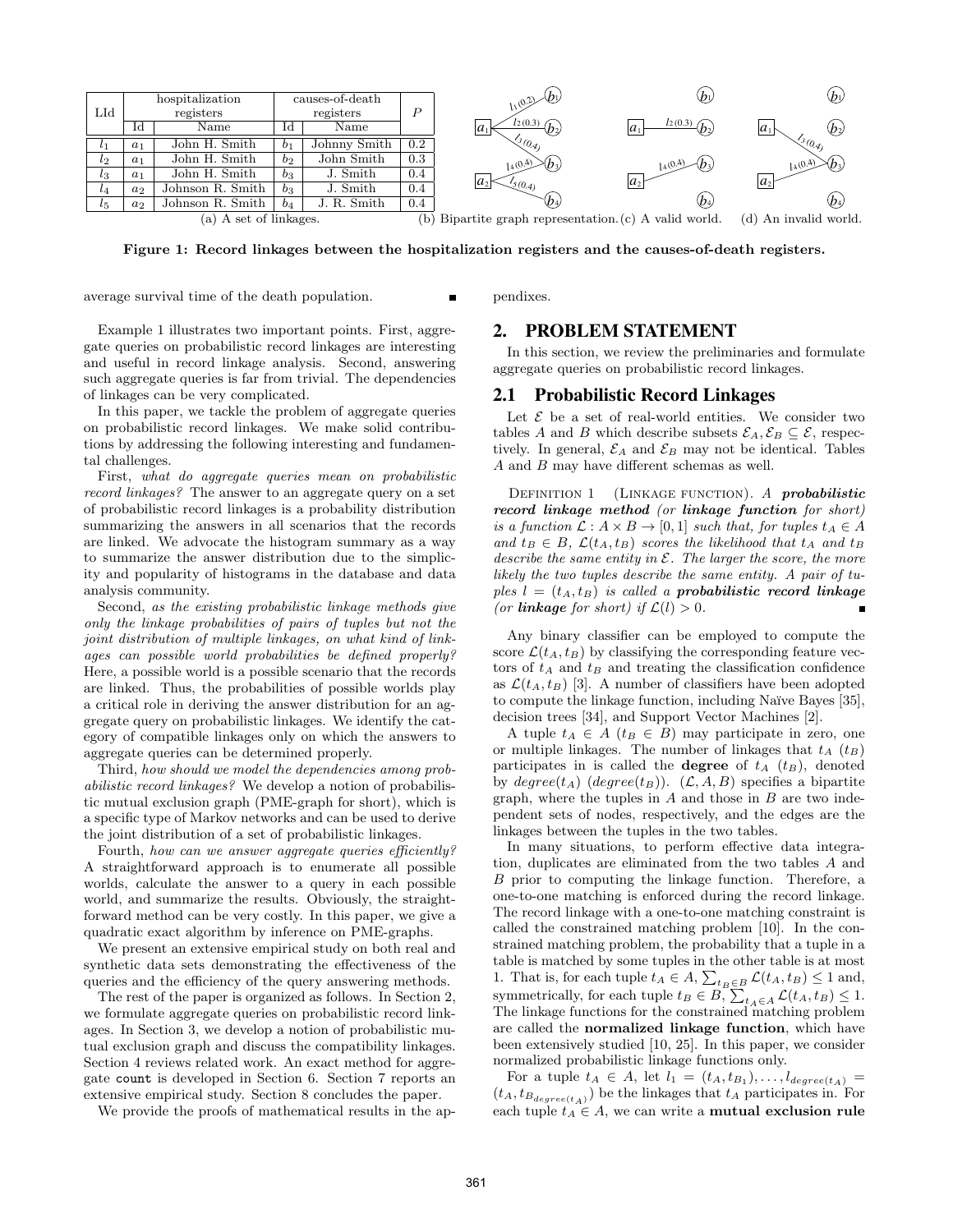$R_{t_A} = l_1 \oplus \cdots \oplus l_{degree(t_A)}$  which indicates that at most one linkage can hold based on the assumption that each entity can be described by at most one tuple in each table.  $Pr(t_A) = \sum_{i=1}^{degree(t_A)} Pr(l_i)$  is the probability that  $t_A$  is matched by some tuples in  $B$ . Since the linkage function is normalized,  $Pr(t_A) \leq 1$ . We denote by  $R_A = \{R_{t_A} | t_A \in A\}$ the set of mutual exclusion rules for tuples in A.  $R_{t_B}$  for  $t_B \in B$  and  $R_B$  can be defined symmetrically.

# **2.2 Possible Worlds of Probabilistic Linkages**

The possible worlds model [29] has been extensively used in modeling multiple probabilistic events. In general, a possible world is a combination of the probabilistic events in question. A possible world carries an existence probability which is the likelihood that the possible world happens in reality.

A linkage function can be regarded as the summarization of a set of possible worlds.

DEFINITION 2 (POSSIBLE WORLD). For a linkage function  $\mathcal L$  and tables A and B, let  $\mathcal L_{A,B}$  be the set of linkages between tuples in A and B. A possible world of  $\mathcal{L}_{A,B}$ , denoted by  $W \subseteq \mathcal{L}_{A,B}$ , is a set of tuple pairs  $(t_A, t_B)$  such that (1) for any mutual exclusive rule  $R_{t_A}$ , if  $Pr(t_A) = 1$ , then there exists one pair  $(t_A, t_B) \in W$ . Symmetrically, for any mutual exclusive rule  $R_{t_B}$ , if  $Pr(t_B) = 1$ , then there exists one pair  $(t_A, t_B) \in W$ ; and (2) each tuple  $t_A \in A$  participates in at most one pair in W, so does each tuple  $t_B \in B$ .  $W_{\mathcal{L},A,B}$  denotes the set of all possible worlds of  $\mathcal{L}_{A,B}$ .

Figure  $1(c)$  shows a possible world of the linkages in Figure 1(b). Figure 1(d) illustrates an invalid possible world where  $l_3$  and  $l_4$  appear together and thus violate the mutual exclusive rule  $R_{b_3}$ .

We will discuss the existence probability of a possible world in Section 3.

#### **2.3 Aggregate Queries**

In a possible world, the answer to an aggregate query is certain. Therefore, the answer to an aggregate query on an uncertain data set is in general a multiset of the answers in the possible worlds. Moreover, each possible world is associated with an existence probability. Incorporating the probabilities, the answer to an aggregate query is a probability distribution on possible answers.

DEFINITION 3 (AGGREGATE QUERY ON LINKAGES). Given a set  $\mathcal{L}_{A,B}$  of linkages between tables A and B, let  $Q_F^P$  be an **aggregate query**, where  $P$  and  $F$  are a predicate and an aggregate function, respectively, which may involve attributes in A, B, or both. The **answer to**  $Q_F^P$  on linkages is the probability distribution

$$
f(v) = Pr(Q_F^P(\mathcal{L}_{A,B}) = v) = \sum_{W \in \mathcal{W}_{\mathcal{L},A,B}, Q_F^P(W) = v} Pr(W),
$$

where W is a possible world,  $W_{\mathcal{L},A,B}$  is the set of all possible worlds of  $\mathcal{L}_{A,B}$ ,  $Q_F^P(W)$  is the answer to  $Q_F^P$  on the linkages in W, and  $Pr(W)$  is the probability of W.

On a large set of linkages, there may be a huge number of possible worlds. Computing a probability distribution exactly is often very costly. Moreover, if there are many possible answers in the possible worlds, enumerating all of



Figure 2: Linkage compatibility.

them may overwhelm a user. Since histograms are popularly adopted in data analytics and aggregate query answering, here we advocate answering aggregate queries on linkages using histograms. We consider both equi-width histograms and equi-depth histograms.

DEFINITION 4 (HISTOGRAM ANSWER). Consider an aggregate query  $Q$  on linkages  $\mathcal{L}$ , let  $v_{min}$  and  $v_{max}$ , respectively, are the minimum and the maximum values of Q on all possible worlds.

Given a bucket width parameter  $\eta$ , and a minimum probability threshold  $\tau$ , the **equi-width histogram answer** to Q is a set of interval tuples  $(\phi_i, p_i)$   $(1 \leq i \leq \lceil \frac{v_{max} - v_{min}}{n} \rceil)$ where  $\phi_j = [v_{min} + (j-1)\eta, v_{min} + j\eta]$   $(1 \leq j \leq j)$  $\lceil \frac{v_{max}-v_{min}}{\eta} \rceil$ ) and  $\phi_{\lceil \frac{v_{max}-v_{min}}{\eta} \rceil} = [v_{min} + (\lceil \frac{v_{max}-v_{min}}{\eta} \rceil - \frac{v_{max}-v_{min}}{\eta}])$ 1) $\eta, v_{max}$ ] are  $\lceil \frac{v_{max} - v_{min}}{\eta} \rceil$  equi-width intervals between  $v_{min}$  and  $v_{max}$ ,  $p_i = Pr(Q(\mathcal{L}) \in \phi_i)$ . An interval pair  $(\phi_i, p_i)$  is output only if  $p_i \geq \tau$ .

Given an integer  $k > 0$ , the equi-depth histogram answer to Q is a set of interval tuples  $(\phi_i, p_i)$   $(1 \leq i \leq k)$ where  $\phi_j = [v_{j-1}, v_j)$   $(1 \le j \le k, v_0 = v_{min}$  and  $v_j =$  $\min\{x|Pr(Q(\mathcal{L}) \leq x) \geq \frac{j}{k}\}\)$  and  $\phi_k = [v_{k-1}, v_{max}].$ 

In the rest of this paper, we focus on computing histogram answers to aggregate queries on linkages.

# **3. LINKAGE COMPATIBILITY**

The linkage functions defined in Section 2.1 give only the probabilities of individual linkages. In order to obtain the existence probabilities of possible worlds, we need to derive the joint probability distribution of all linkages given by a linkage function. Unfortunately, not every linkage function can lead to a joint distribution which is consistent with the marginal distributions of individual linkages. In this section, we identify the category of compatible linkage functions whose joint distributions can be computed from the marginal distributions of individual linkages.

#### **3.1 Dependencies among Linkages**

EXAMPLE 2 (COMPATIBLE LINKAGES). Consider the linkages shown in Figure 2(a), where the probabilities of the linkages are labeled. For a linkage  $l$ , let l and  $\neg l$  denote the events that l appears and l is absent, respectively. Since linkages  $l_1$  and  $l_2$  are mutually exclusive, they cannot both appear in a possible world. The marginal distribution of  $(l_1l_2)$ , denoted by  $f(l_1l_2)$ , is  $Pr(\neg l_1 \neg l_2) = 1 - Pr(l_1) - Pr(l_2) = 0.6$ ,  $Pr(\neg l_1l_2) = Pr(l_2) = 0.2, Pr(l_1\neg l_2) = Pr(l_1) = 0.2,$  and  $Pr(l_1l_2) = 0$ . Similarly, the marginal distributions  $f(l_2l_4)$ and  $f(l_3l_4)$  can be calculated from the linkage probabilities and the mutual exclusion rules.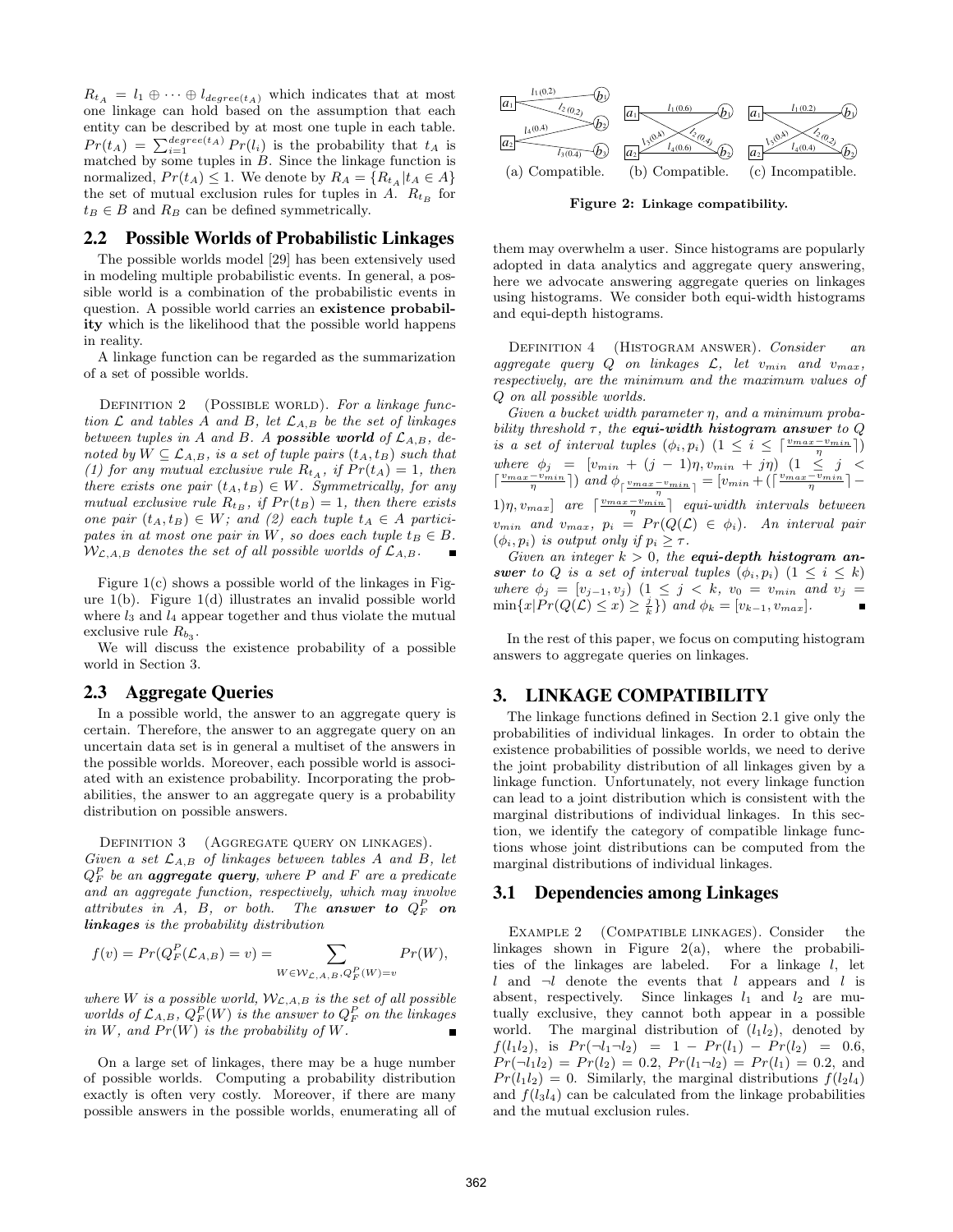Using Bayes' theorem, we can compute the joint distribution on  $l_1$ ,  $l_2$ ,  $l_3$  and  $l_4$ . For example,

$$
Pr(l_1 \neg l_2 l_3 \neg l_4) = Pr(l_1 \neg l_2) Pr(l_3 \neg l_4 | l_1 \neg l_2)
$$
, and

$$
Pr(l_3 \neg l_4 | l_1 \neg l_2) = Pr(\neg l_4 | l_1 \neg l_2) Pr(l_3 | \neg l_4 l_1 \neg l_2).
$$

Since  $l_1$  and  $l_4$  are conditionally independent given  $l_2$ , we have  $Pr(\neg l_4 | l_1 \neg l_2) = Pr(\neg l_4 | \neg l_2)$ . Moreover,  $l_3$ and  $\{l_1, l_2\}$  are conditionally independent given  $l_4$ , thus  $Pr(l_3|\neg l_4l_1\neg l_2) = Pr(l_3|\neg l_4)$ . Therefore,

$$
Pr(l_1 \neg l_2 l_3 \neg l_4) = Pr(l_1 \neg l_2) Pr(\neg l_4 | \neg l_2) Pr(l_3 | \neg l_4)
$$
  
= 0.2 \times  $\frac{1 - 0.2 - 0.4}{1 - 0.2} \times \frac{0.4}{1 - 0.4} = \frac{1}{15}$ .

Figure 2(b) is another example of compatible linkages. There are only two valid assignments in the joint distribution:  $l_1 \neg l_2 \neg l_3 l_4$  and  $\neg l_1 l_2 l_3 \neg l_4$ . The joint distribution probability should be consistent with the marginal probabilities of the linkages. Thus, the joint probabilities are  $Pr(l_1 \neg l_2 \neg l_3l_4) = 0.6$  and  $Pr(\neg l_1l_2l_3 \neg l_4) = 0.4$ .

Figure 2(c) is an example of incompatible linkages. On the one hand, using the marginal probabilities of the linkages and the mutual exclusion rules  $l_1 \oplus l_2$ ,  $l_2 \oplus l_4$  and  $l_3 \oplus l_4$ , similar to the case in Figure 2(b), we have  $Pr(l_1 \neg l_2 l_3 \neg l_4)$  =  $\frac{1}{15}$ . On the other hand, due to the mutual exclusion rule  $l_1 \oplus l_3$ ,  $Pr(l_1l_3) = 0$ . Thus, there is inconsistency.

Example 2 indicates that some linkage functions may lead to a situation where the existence probability of a possible world cannot be specified in a consistent way. Formally, we introduce the notion of compatible linkages.

DEFINITION  $5$  (COMPATIBLE LINKAGES). A set of linkages  $\mathcal L$  are **compatible** if there is a joint distribution on  $\mathcal L$ that satisfies the marginal distributions specified by  $\mathcal{L}$ .  $\blacksquare$ 

## **3.2 Probabilistic Mutual Exclusion Graphs**

We develop a probabilistic graphic model to capture dependencies among linkages.

DEFINITION 6 (PME-GRAPH). For a set of probabilistic linkages  $\mathcal{L}_{A,B}$ , the probabilistic mutual exclusion graph (PME-graph for short)  $G_{\mathcal{L},A,B} = (V, E)$  is an undirected graph such that (1) a vertex  $v_l \in V$  ( $l \in \mathcal{L}_{A,B}$ ) is a binary random variable corresponding to a probabilistic linkage,  $Pr(v_l = 1) = Pr(l)$  and  $Pr(v_l = 0) = 1 - Pr(l)$ ; (2) an  $edge e = (v_l, v_{l'}) \in E$   $(v_l, v_{l'} \in V)$  if linkages l and l' share a common tuple, i.e., they are involved in a mutual exclusion rule  $R_t$  ( $t \in A$  or  $t \in B$ ).

Figure 3(a) shows a set of linkages. Figure 3(b) shows the corresponding PME-graph.

For a PME-graph  $G = (V, E)$ , any two vertices  $v_i$  and  $v_j$  in G have the following properties. First,  $v_i$  and  $v_j$  are independent if  $v_i$  and  $v_j$  belong to different connected components. Second,  $v_i$  and  $v_j$  are mutually exclusive if there is an edge  $e = (v_i, v_j) \in E$ . Third,  $v_i$  and  $v_j$  are conditionally independent given another vertex  $v$  if there is a path between  $v_i$  and  $v_j$  passing  $v$ .

THEOREM 1. A PME-graph G is a Markov network.

For a tuple  $t \in A$  or  $t \in B$ , the edges corresponding to the linkages in the mutual exclusion rule  $R_t$  form a maximal clique in  $G$ . Moreover, any two cliques in  $G$  can share at



(a) A set of linkages  $\mathcal{L}$ . (b) PME-graph. (c) Clique graph.

Figure 3: A PME-graph and a clique graph .

most one common vertex. For example, two maximal cliques  $C_1 = \{v_1, v_2, v_3\}$  and  $C_2 = \{v_3, v_4, v_5\}$  in Figure 3(b) only share one common vertex  $v_3$ .

PME-graphs capture the dependencies among linkages. Moreover, we can create a maximal clique graph to represent the dependencies between maximal cliques. Hereafter, for the sake of simplicity, we refer to maximal cliques as cliques.

DEFINITION 7 (CLIQUE GRAPH). For a PME-graph  $G_{\mathcal{L},A,B}$ , the corresponding **clique graph** is a graph  $G_{clique}(V, E)$ , where a vertex  $v_C \in V$  corresponds to a maximal clique C in  $G_{\mathcal{L},A,B}$ , and an edge  $e_{CC'} = (v_C, v_{C'}) \in E$ if cliques  $C$  and  $C'$  in the PME-graph share a common vertex.

Let C be a maximal clique in  $G_{\mathcal{L},A,B}$  and  $V_C$  be the set of vertices in C. The probability of the corresponding vertex  $v_C \in V$  in the clique graph is  $Pr(v_C) = \sum_{x \in V_C} Pr(x)$ .

Figure  $3(c)$  shows the clique graph corresponding to the PME-graph in Figure 3(b).

Indeed, the clique graph defined in this paper follows the classic definition of clique graph in graphic models. In addition, a clique graph derived from the PME-graph also satisfies the bipartite graph property.

In [11], it is stated that the joint probability distribution of a Markov network exists if the corresponding clique graph is chordal. Since a clique graph derived from a PME-graph satisfies the bipartite graph property, we further strengthen the statement in the following theorem.

THEOREM 2 (COMPATIBILITY). Given a set of linkages  $\mathcal L$  and the corresponding clique graph  $G_C$ , the linkages in  $\mathcal L$ are compatible if and only if, for each connected component  $G' \in G_C$ , either (1) G' is acyclic; or (2) G' is a cycle such that each vertex  $v<sub>C</sub>$  in the cycle is connected to two edges  $e_1$  and  $e_2$ , whose corresponding vertices  $v_1$  and  $v_2$  in the PME-graph satisfy  $Pr(v_1) + Pr(v_2) = 1$ .

# **3.3 Resolving Incompatibility**

Let  $\mathcal L$  be a set of incompatible linkages, can we find a subset  $\mathcal{L}' \subset \mathcal{L}$  such that  $\mathcal{L}'$  is compatible and the loss of information is minimized? An intuitive and theoretically interesting measure of the information retained in  $\mathcal{L}'$  is the expected number of linkages.

However, finding a subset of linkages maximizing the expected number of linkages is far from trivial. We have not obtained any theoretical results on the complexity of the problem or any approximate algorithms with quality guarantee. One feasible approach in practice is as follows. Let  $G_C$  be the clique graph of a connected component of G violating the conditions in Theorem 2. Let the weight of each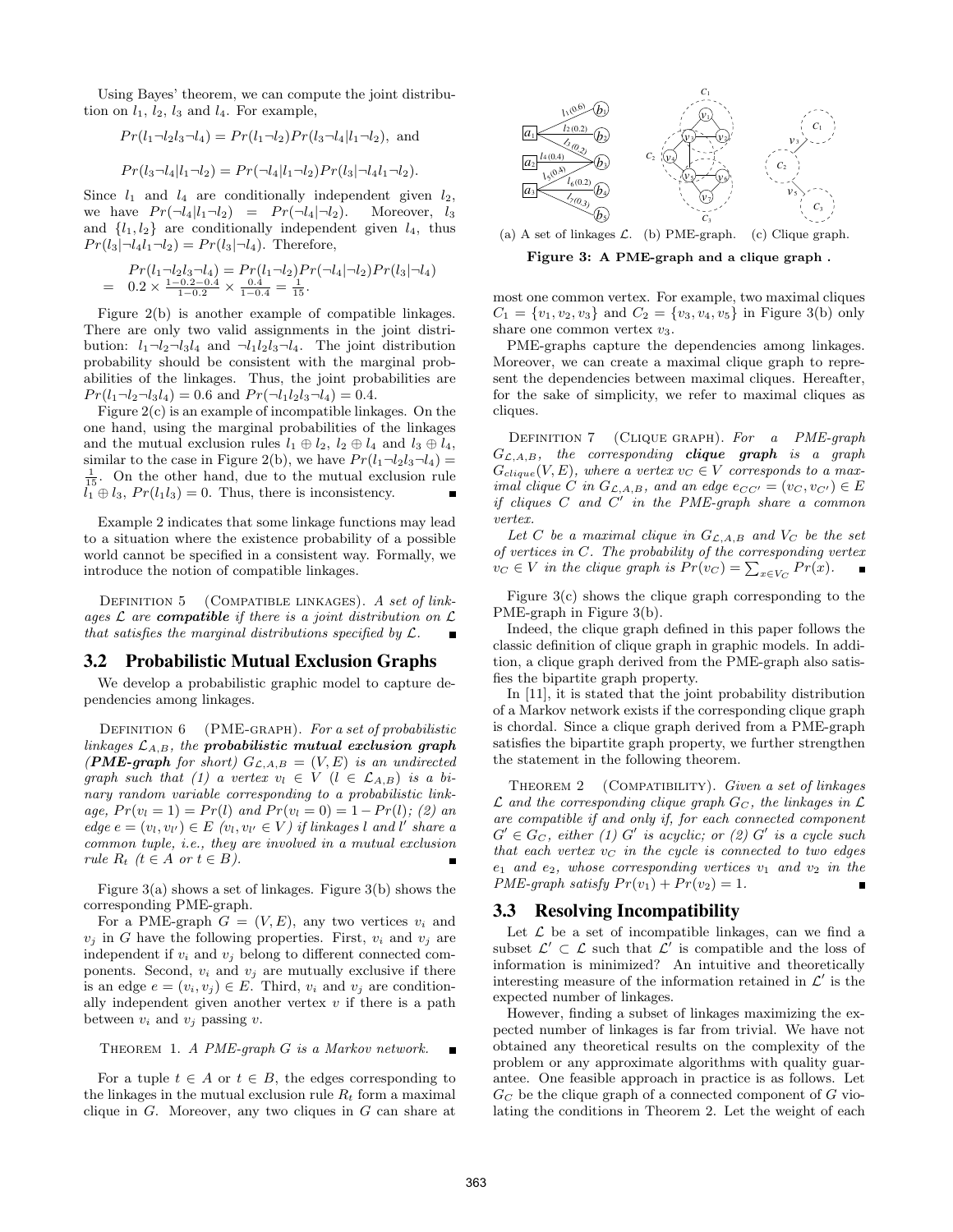edge  $e_v$  be the probability of  $e_v$ . We can find the maximum spanning tree [14] of  $G_C$  as an approximation of the linkage subset with the maximal expected number of linkages.

# **3.4 Deriving All Possible Worlds**

To enumerate all possible worlds of a set of linkages  $\mathcal{L}_{A,B}$ , a na¨ıve approach is to check each subset of the linkages against Definition 2, which takes  $O(2^{\lvert \mathcal{L}_{A,B} \rvert})$  time. However, the actual number of valid possible worlds may be much smaller than  $2^{\lvert \mathcal{L}_{A,B} \rvert}$ . For example, in Figure 3(a), there are 7 linkages but there are only 11 possible worlds.

We can use PME-graphs to generate all possible worlds in  $O(|W|)$  time, where  $|W|$  is the number of possible worlds.

A possible world W of linkages  $\mathcal{L}_{A,B}$  can be regarded as an assignment of values 0 and 1 to the vertices in the PMEgraph  $G_{\mathcal{L},A,B}$ , where a vertex  $v_l = 1$  if the corresponding linkage  $l \in W$ , otherwise  $v_l = 0$ . For a clique C in  $G_{\mathcal{L},A,B}$ , if  $\sum_{v \in C} Pr(v = 1) \leq 1$ , then at most one vertex in C can be assigned to 1; if  $\sum_{v \in C} Pr(v = 1) = 1$ , then there is exactly one vertex in  $C$  taking value 1. The probability of a possible world $\boldsymbol{W}$  is the joint distribution

$$
Pr(W) = Pr((\wedge_{l \in W} v_l = 1) \wedge (\wedge_{l' \notin W} v_{l'} = 0)). \qquad (1)
$$

Since vertices in different connected components in  $G_{\mathcal{L},A,B}$  are independent (Section 3.2), if  $G_{\mathcal{L},A,B} = (V, E)$ contains k connected components  $V = V_1 \cup V_2 \cup \cdots V_k$ , Equation 1 can be rewritten as

$$
Pr(W) = \prod_{i=1}^{k} Pr((\bigwedge_{l \in W \cap V_i} v_l = 1) \bigwedge (\bigwedge_{l' \notin W, l' \in V_i} v_{l'} = 0)) \tag{2}
$$

# **4. RELATED WORK**

Our study is mainly related to the existing work on record linkages, probabilistic data models, probabilistic graphical models and aggregate queries on uncertain data. There are three significant differences between our work and the existing studies.

First, most existing studies in the area of record linkage focus on how to compute the match probability. To the best of our knowledge, we are the first to study the case of incompatible linkages and how to utilize the results from record linkages.

Second, the PME-graph proposed in this paper is a special form of Markov network, because the clique graph derived from the PME-graph proposed in this paper is a bipartite graph. This bipartite property allows us to conduct inference on the graph without triangulating the graph and constructing the junction tree [23] from the clique graph.

Third, in this paper, we focus on how to efficiently compute the approximation answers to aggregate queries. The existing junction tree inference algorithm is expensive and thus cannot be applied to large-scale data sets, while our method can approximate the distribution of aggregate query results efficiently with a quality guarantee.

# **4.1 Record Linkage**

Computing record linkages has been studied extensively. Koudas et al. [24] presented a nice tutorial. Generally, linkage methods can be partitioned into two categories. The deterministic record linkage methods [28] link two records if their values on certain matching attributes are identical. Those methods are often ineffective in real-life applications due to data incompleteness and inconsistency.

Probabilistic record linkage methods [17] estimate the likelihood of two records being a match based on some similarity measures in the matching attributes. The similarity measures used in probabilistic record linkage methods fall into three classes [24]. First, based on the Fellegi-Sunter theory [15], one can model the values of the records on the matching attributes as comparison vectors, and estimate the probability of two records being matched or unmatched [18]. Second, some "edit-based" measures such as the Levenshtein distance [26] can be used. Third, "term based" measures are proposed, where terms can be defined as words on the matching attributes or Q-grams [16].

In this paper, we focus on how to use probabilistic linkages produced by the existing probabilistic record linkage methods to answer aggregate queries in a meaningful and efficient way. To the best of our knowledge, all existing record linkage methods only return linkage probabilities on a pair of records. There are no previous studies on linkages compatibility and linkage joint distributions.

## **4.2 Probabilistic Data Models**

Various models for uncertain and probabilistic data have been developed in literature. One extensively used model is the probabilistic database model [29]. Another popularly used model is the uncertain object model [8].

In [31, 12], probabilistic graphical models are used to represent correlations among probabilistic tuples. Moreover, Sen et al. [32] studied the problem of compact representation of correlations in probabilistic databases by exploiting the shared correlation structures.

Uncertainty in data integration is studied in [13, 30]. where probabilistic schema mapping is modeled as a distribution over a set of possible mappings between two schemas.

Our probabilistic linkage model can be considered as an extension of the uncertain object model. We can consider each tuple  $t_A \in A$  as an uncertain object. A tuple  $t_B \in B$ can be considered as an instance of  $t_A$  if there is a linkage  $l = (t_A, t_B) \in \mathcal{L}$ . Object  $t_A$  may contain multiple instances. At the same time, an instance  $t_B$  may belong to multiple objects. A mutual exclusion rule  $R_{t_B} = (t_{A_1}, t_B) \oplus \cdots \oplus$  $(t_{A_d}, t_B)$  specifies that  $t_B$  can only belong to one object in a possible world.

Our study is very different from [31, 12]. In [31, 12], the joint distribution of a set of uncertain tuples is known. The objectives there are to compute the marginal probabilities of uncertain tuples based on the joint distribution. In our study, the joint distribution of probabilistic linkages is unavailable. Our goal is to compute the joint distribution and to answer aggregate queries on probabilistic linkages only based on the probabilities of individual linkages.

Last, the uncertainty considered in this paper lies in the matching of records from different data sources. This is the tuple level uncertainty in data integration, which is different from the schema level uncertainty studied in [13, 30].

# **4.3 Probabilistic Graphical Models**

Probabilistic graphical models refer to graphs describing dependencies among random variables. There are two types of probabilistic graphical models: directed graphical models [21] and undirected graphical models [23] (also known as Markov networks).

In this paper, we develop PME-graphs as a specific type of undirected graphical models. We exploit the special proper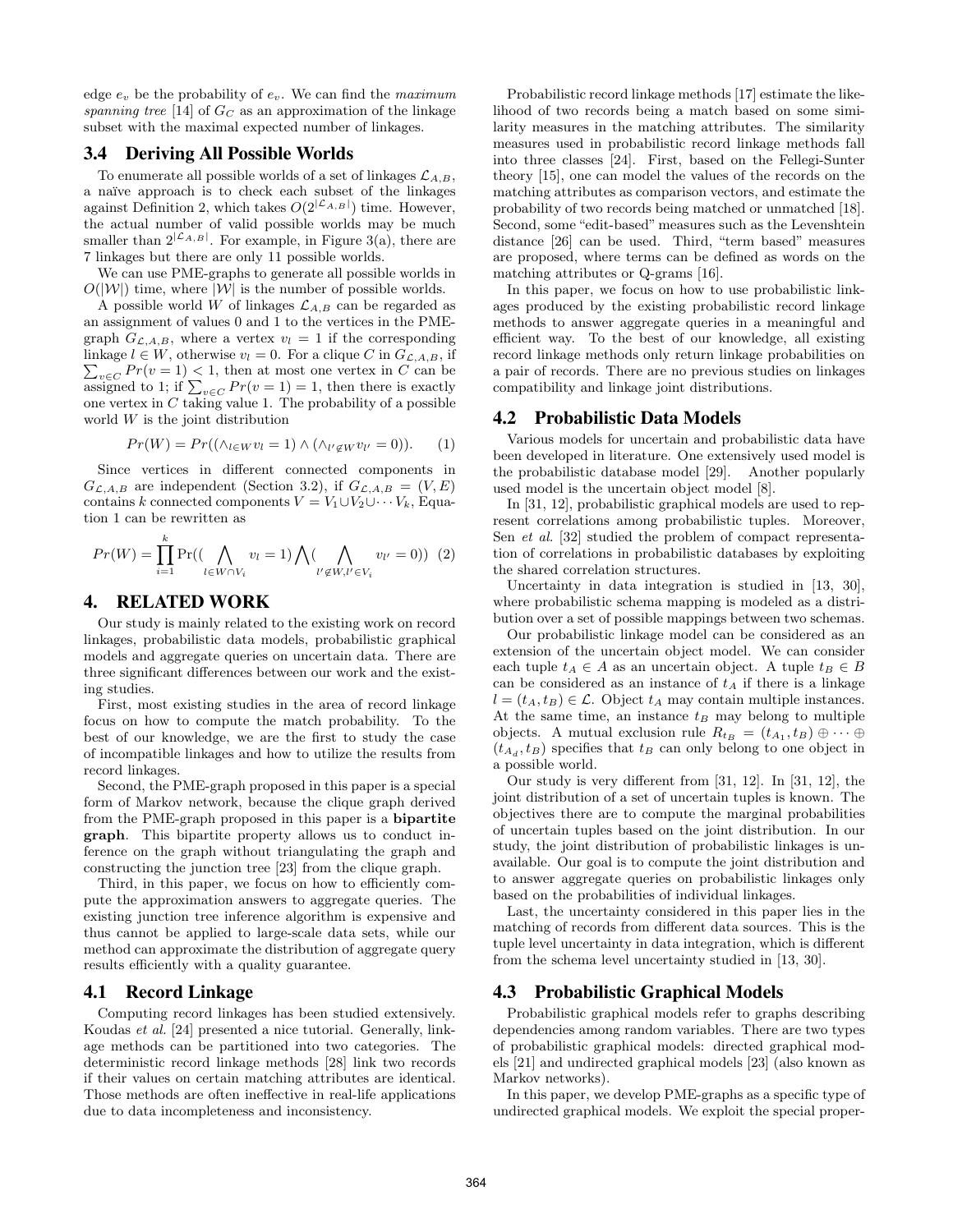ties of PME-graphs beyond the general undirected graphical models, and study the factorization of the joint probabilities in PME-graphs. Moreover, we develop efficient methods to evaluate aggregate queries on linkages using PME-graphs.

# **4.4 Probabilistic Aggregate Queries**

Our study is also related to aggregate queries on imprecise data and probabilistic join over uncertain data.

Chen et al. [7] studied aggregate queries on data whose attributes may take "partial values", where a "partial value" is a set of possible values with only one being true. Ré  $et$ al. [27] studied the efficient evaluation of aggregate queries on probabilistic data based on Monte Carlo simulation. Burdick et al. [4, 5, 6] extended the OLAP model on imprecise data. The answer to an aggregation query is modeled as an answer random variable with certain probability distribution over a set of possible values. Jayram et al. [20] proposed several one pass streaming algorithms to estimate statistical aggregates of a probabilistic data stream.

Cheng et al. [9] explored the join queries over data sets with attribute level uncertainty, where the values of a tuple in the join attributes are probability distributions in a set of value intervals. Agrawal and Widom [1] studied join queries on data sets with tuple level uncertainty, where each tuple in a table is associated with a membership probability. Kimelfeld and Sagiv [22] studied the maximal join queries on probabilistic data, where only the answers whose probabilities are greater than a threshold and are not contained by any other output answers are returned.

Our study is different from the existing work on aggregate queries over uncertain data in the following two aspects. First, the application scenarios and the data models are different. In our study, the uncertainty lies in the linkages between two data sets, which brings in unique challenges in representing the dependencies among probabilistic data and leads to completely different technical solutions. Second, the summarizations of answers to aggregate queries are different. In this paper, the histogram with minimum probability threshold is used to summarize the answer distribution.

The probabilistic linkages can be considered as the join of two deterministic tables, where the matching relationship between tuples is probabilistic. In this paper, we focus on answering aggregate queries on the joined data, instead of the join methods.

# **5. OTHER AGGREGATE QUERIES**

In this section, we discuss how to extend the techniques in Section 6 to answer other aggregate queries.

#### **5.1 Sum and Average Queries**

Given a set of linkages  $\mathcal L$  and an attribute  $\mathcal A$  of interest, a sum query and an average query return the distribution of the sum and the average values of all linkages in  $\mathcal L$  (satisfying the query predicate) in  $A$ , respectively. In Example 1, "the average survival time of the death population"is an example of average queries.

To evaluate sum and average queries, we use the PMEgraph  $G$  of  $\mathcal L$  again. Different from processing count queries, for each vertex v, if v satisfies predicate P, we assign  $v.F =$ v.A, where v.A is the value of v in attribute A. Then, a sum query can be evaluated by traversing the clique tree in the similar manner as answering count queries. The overall complexity of computing the sum probabilities of G is  $O(n^2)$ ,



Figure 4: Reusing the intermediate results.

where  $n$  is the number of values in the distribution of the results to the sum query.

An average query  $Q_{\text{average}}^P$  can be evaluated by answering queries  $Q_{\text{sum}}^P$  and  $Q_{\text{count}}^P$ . During the depth-first traverse of the clique tree, we maintain the distinct pairs of values  $(x_{sum}, x_{count})$ , where  $x_{sum}$  and  $x_{count}$  are values in the distributions of the results to  $Q_{\text{sum}}^P$  and  $Q_{\text{count}}^P$ , respectively. Then, the average value distribution can be obtained straightforwardly.

## **5.2 Min and Max Queries**

Given a set of linkages  $\mathcal L$  and an attribute  $\mathcal A$  of interest, a min query and a max query return the distributions of the minimum and the maximum values of all linkages in  $\mathcal L$ (satisfying the query predicate) in A, respectively. Since evaluating min and max queries are very similar, we only discuss min queries in this subsection.

A min query  $Q_{\min}^P$  can be transformed into a set of count queries as follows. For each vertex  $v$  in the PME-graph satisfying P, let  $x = v.A$ . We construct a count query  $Q_{\text{count}}^{P \wedge \tilde{P}_x}$ , where  $P_x$  is a predicate such that  $P_x(y)$  is true if  $y < x$ . Then, the probability that x is the minimum value in G is  $Pr(min(G), x) = Pr(v)Pr(G, 0|v)$ , where  $Pr(G, 0|v)$  is the conditional count probability of  $G$  with respect to query  $Q_{\text{count}}^{P \wedge P_x}$  given v. We can process the vertices in the value ascending order in  $A$ . The algorithms discussed in Section 6 can be applied to answer such a count query.

Two techniques can improve the efficiency. First, we can reuse the intermediate results for processing each vertex to reduce the computational cost.

EXAMPLE 3 (REUSING INTERMEDIATE RESULTS).

Consider the PME-graph  $G$  in Figure 4. Suppose the list of vertices  $v_1, \ldots, v_{11}$  are sorted in the A value ascending order. Moreover,  $x_i = v_i \mathcal{A}$   $(1 \leq i \leq 11)$ .

To obtain  $Pr(min(G), x_8)$ , let  $Pr(G_i, x)$  be the probability that x vertices appear in  $G_i$  whose values in  $A$  are smaller than  $x_8$   $(1 \le i \le 3)$ . We have  $Pr(G_1, 0) = Pr(\neg v_1 \neg v_3 \neg v_7)$ ,  $Pr(G_2, 0|v_8) = \frac{Pr(\neg v_2 \neg v_6 v_8)}{Pr(v_8)}$ , and  $Pr(G_3, 0) = Pr(\neg v_4 \neg v_5)$ .

To obtain  $Pr(min(G), x_9)$ , let  $Pr'(G_i, x)$  be the probability that x vertices appear in  $G_i$  whose values in  $A$  are smaller than  $x_9$   $(1 \le i \le 3)$ . We have  $Pr'(G_1, 0) = Pr(\neg v_1 \neg v_3 \neg v_7)$ ,  $Pr'(G_2, 0) = Pr(\neg v_2 \neg v_6 \neg v_8)$ , and  $Pr'(G_3, 0|v_9) =$  $\frac{Pr(\neg v_4 \neg v_5v_9)}{Pr(v_9)}$ .  $\overline{Pr(v_9)}$ 

Comparing  $Pr(min(G), x_8)$  and  $Pr(min(G), x_9)$ , we find  $Pr'(G_1, 0) = Pr(G_1, 0)$  and  $Pr'(G_2, 0) = Pr(\neg v_2 \neg v_6)$  $Pr(G_2, 0|v_8)Pr(v_8)$ . Thus,  $Pr(G_2, 0|v_8)$  can be reused. Moreover, since  $Pr'(G_3, 0|v_9) = \frac{Pr(G_3, 0)Pr(v_9|\neg v_4 \neg v_5)}{Pr(v_9)}$ ,  $Pr(G_3, 0)$  can be reused.

Second, effective pruning techniques can avoid checking all vertices in G. For two vertices  $v_i$  and  $v_j$  where  $v_i \cdot A = x_i$ ,  $v_j \mathcal{A} = x_j$  and  $x_i < x_j$ , there are a set of components in G that do not contain  $v_i$  and  $v_j$ , as discussed in Example 3.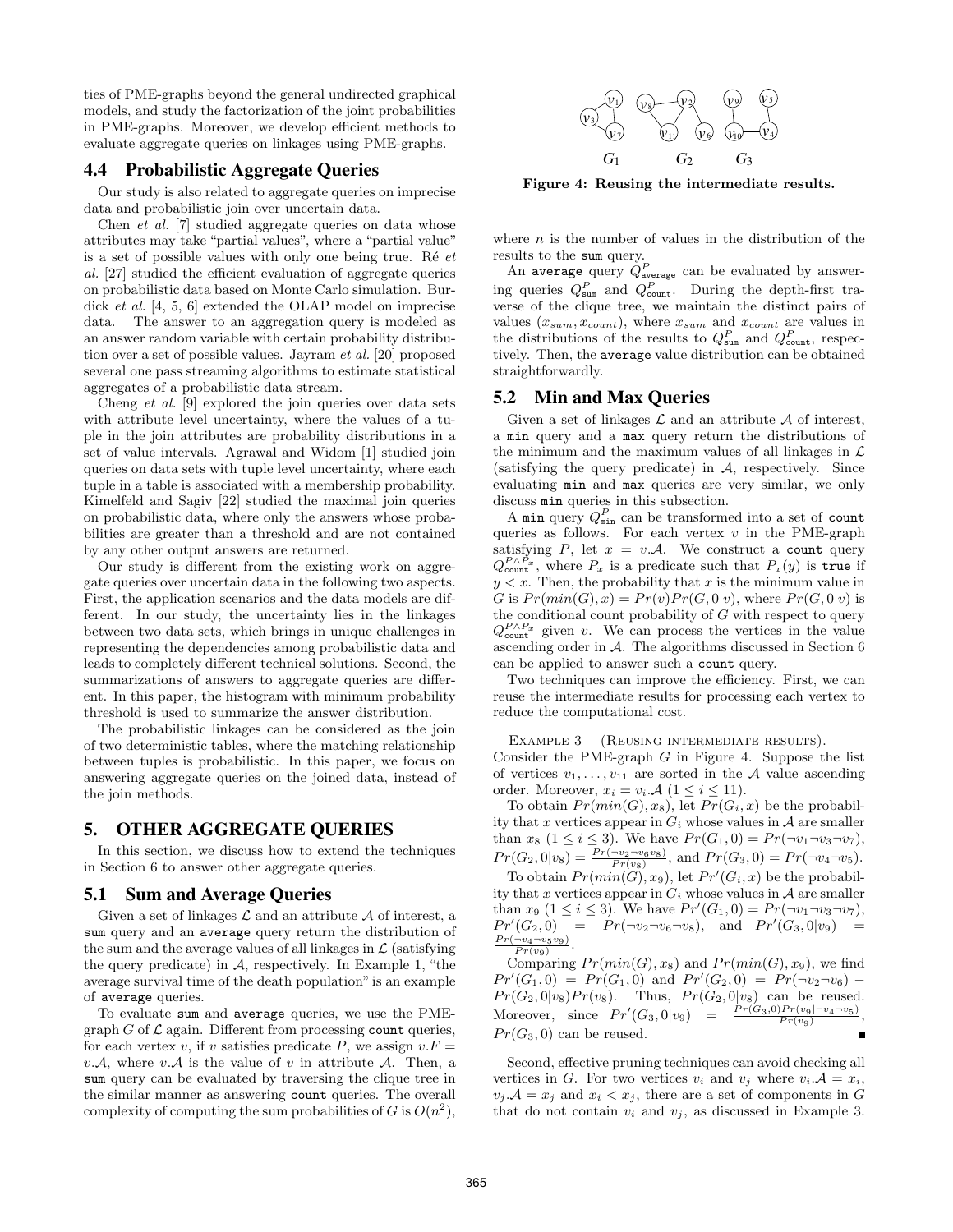Let  $\pi = \prod_{G_k \subseteq G, v_i, v_j \notin G_k} Pr(G_k, 0)$  be the probability that, among all components not containing  $v_i$  and  $v_j$ , there are no vertices whose values in  $A$  are smaller than  $x_i$ . Then,  $Pr(min(G), x_i) \leq \pi$  and  $Pr(min(G), x_j) \leq \pi$ . Thus, if  $\pi \leq 0$ , all vertices that have not been processed can be pruned. Limited by space, we omit the details here.

# **6. ANSWERING COUNT QUERIES**

In this section, we discuss evaluating count queries in details. Extending the algorithm to answer other aggregate queries is discussed in Section 5. For the sake of simplicity, we write a count query  $Q_{\text{count}}^P$  as  $Q$  in this section. To evaluate an aggregate query  $Q$  on  $\mathcal{L}$ , we use the PME-graph  $G$ of L.

# **6.1 Preprocessing Predicate**

A predicate  $P$  selects the vertices in  $G$  that satisfy  $P$ . To obtain high performance, can we remove the vertices not satisfying predicate P?

For a vertex  $v$  not satisfying  $P$ , two cases arise. First, if  $v$  lies in the path between two vertices satisfying  $P$ , then  $v$ cannot be removed, since removing  $v$  leads to loss of some dependency information among the two vertices satisfying P. Second, if v does not lie in any path between vertices satisfying  $P$ , then  $v$  can be removed without affecting the answers to the query. We assume the second types of vertices are removed when we process the query.

Therefore, two sets of vertices remain in  $G: V_1$  contains all vertices satisfying predicate  $P$ ;  $V_2$  contains all vertices not satisfying  $P$  but connecting two vertices in  $V_1$ . To distinguish between the vertices in  $V_1$  and  $V_2$ , we associate a flag attribute F with each vertex  $v \in G$ . If  $P(v) = true$ , then  $v.F = 1$ , otherwise  $v.F = 0$ .

## **6.2 Count Probabilities**

 $Q(G)$ , the answer to a count query Q on linkages  $G$ , is a random variable taking values from 0 to n, where n is the number of cliques in  $G$ , since at most one linkage in a clique can appear in a possible world. The count probability  $Pr(G, x)$  is the probability that there are x vertices satisfying predicate  $P$  appear in  $G$ .

G may contain multiple connected components  $G_1, \ldots, G_m$ . The vertices in different components are independent. Therefore, we first focus on computing the count probabilities of each component  $G_i$ . Then, the overall count probabilities of G can be computed from the convolution of the count probabilities of all components.

As discussed in Section 3, in this section, we only consider the connected component  $G_i$  whose corresponding clique graph is acyclic. An acyclic clique graph has the following property.

LEMMA 1 (GRAPH PARTITION). Given a connected component  $G_i$  in a PME-graph G whose clique graph  $G_C$  is a tree, let v be a joint vertex, then v partitions G into two disconnected subgraphs.

From Lemma 1, we know that the two subgraphs  $G_1$  and  $G_2$  partitioned by v are conditionally independent given v. We define conditional count probabilities as follows.

DEFINITION 8 (CONDITIONAL COUNT PROBABILITY). Given a PME-graph G and a count query  $Q_{\text{count}}^P$ , the conditional count probability  $Pr(G, x|v)$  is the probability that there are x vertices satisfying predicate  $P$  appear in  $G$ given the condition that v appears, that is,

$$
Pr(G, x|v) = \frac{\sum_{W \in \mathcal{W}, |\{v'|v' \in W \cap G, v'.F=1\}|=x, v \in W} Pr(W)}{\sum_{W \in \mathcal{W}, v \in W} Pr(W)} \blacksquare
$$

Following with Lemma 1, the subgraph probability of a connected component  $G_i$  can be computed using the following theorem.

THEOREM 3 (COUNT PROBABILITY). Given a connected component  $G_i$  of a PME-graph  $G$ , let v be a joint vertex partitioning  $G_i$  into two subgraphs  $G_i^1$  and  $G_i^2$ , then

$$
Pr(G_i, x) = Pr(\neg v) \sum_{b=0}^{x} Pr(G_i^1, b | \neg v) Pr(G_i^2, x - b | \neg v)
$$
  
+
$$
Pr(v) \sum_{a=0}^{x-v \cdot F} Pr(G_i^1, a | v) Pr(G_i^2, x - v \cdot F - a | v)
$$

Theorem 3 suggests that, in order to compute the count probability of a connected component  $G_i$ , we can decompose  $G_i$  into smaller subgraphs and compute the count probabilities of the subgraphs, which will be pursued in Section 6.3.

#### **6.3 Computing Count Probabilities**

For a connected component  $G_i$  of a PME-graph  $G$ , let  $G_C$ be the corresponding acyclic clique graph of  $G_i$ . In order to compute the count probabilities of  $G_i$ , we scan  $G_C$  in the depth first manner. During the scan, for two adjacent vertices  $v_i$  and  $v_j$ , if  $v_i$  is scanned before  $v_j$ , then we say  $v_i$ is the parent of  $v_j$  and  $v_j$  is a child of  $v_i$ . A leaf vertex does not have any child.

We can apply the following vertex compression technique to reduce the number of vertices without affecting any count probabilities. If a clique  $C$  in  $G_i$  contains  $m \ (m > 1)$  private vertices  $v_{c_1}, \ldots, v_{c_m}$ , then we can replace those vertices with a single vertex  $v_p$  where  $Pr(v_p) = \sum_{1 \leq i \leq m} Pr(v_{c_i})$ . Moreover, for all other vertices  $v \in V_C - \{v_{c_1}, \ldots, v_{c_m}\}\$ , an edge  $(v, v_p)$  is added to E.

#### *6.3.1 Count Probabilities of Leaf Vertices*

Recall that a leaf vertex in the clique tree is corresponding to a clique that shares a common vertex with at most one clique. When we scan a leaf node  $v_1$  in a clique graph, its count probability is calculated and sent to its parent vertex  $v_2$ . After vertex compression, the corresponding clique of  $v_1$ in the PME-graph only contains two vertices: the private vertex  $v_p$  and the joint vertex  $v$ .

THEOREM 4 (COUNT PROBABILITY OF LEAF VERTEX). Given an acyclic clique graph  $G_C$  and its leaf node  $v_1$ , let  $v_2$ be the parent of  $v_1$  and  $e_v$  be the edge connecting  $v_1$  and  $v_2$ . Denote by  $C_1$  and  $C_2$  the corresponding cliques of  $v_1$  and  $v_2$ in the PME-graph, respectively, and by v the corresponding vertex of  $e_v$  in the PME-graph. Then the conditional count

probability of 
$$
C_1
$$
 given v is  $Pr(C_1, x|v) = \begin{cases} 1, & x = v.F; \\ 0, & otherwise. \end{cases}$   
The conditional count probability of  $C_1$  given  $\neg v$  is

$$
Pr(C_1, x | \neg v) = \begin{cases} \frac{1 - Pr(v_p) - Pr(v)}{1 - Pr(v)}, & x = 0; \\ \frac{Pr(v_p)}{1 - Pr(v)}, & x = 1; \\ 0, & otherwise. \end{cases}
$$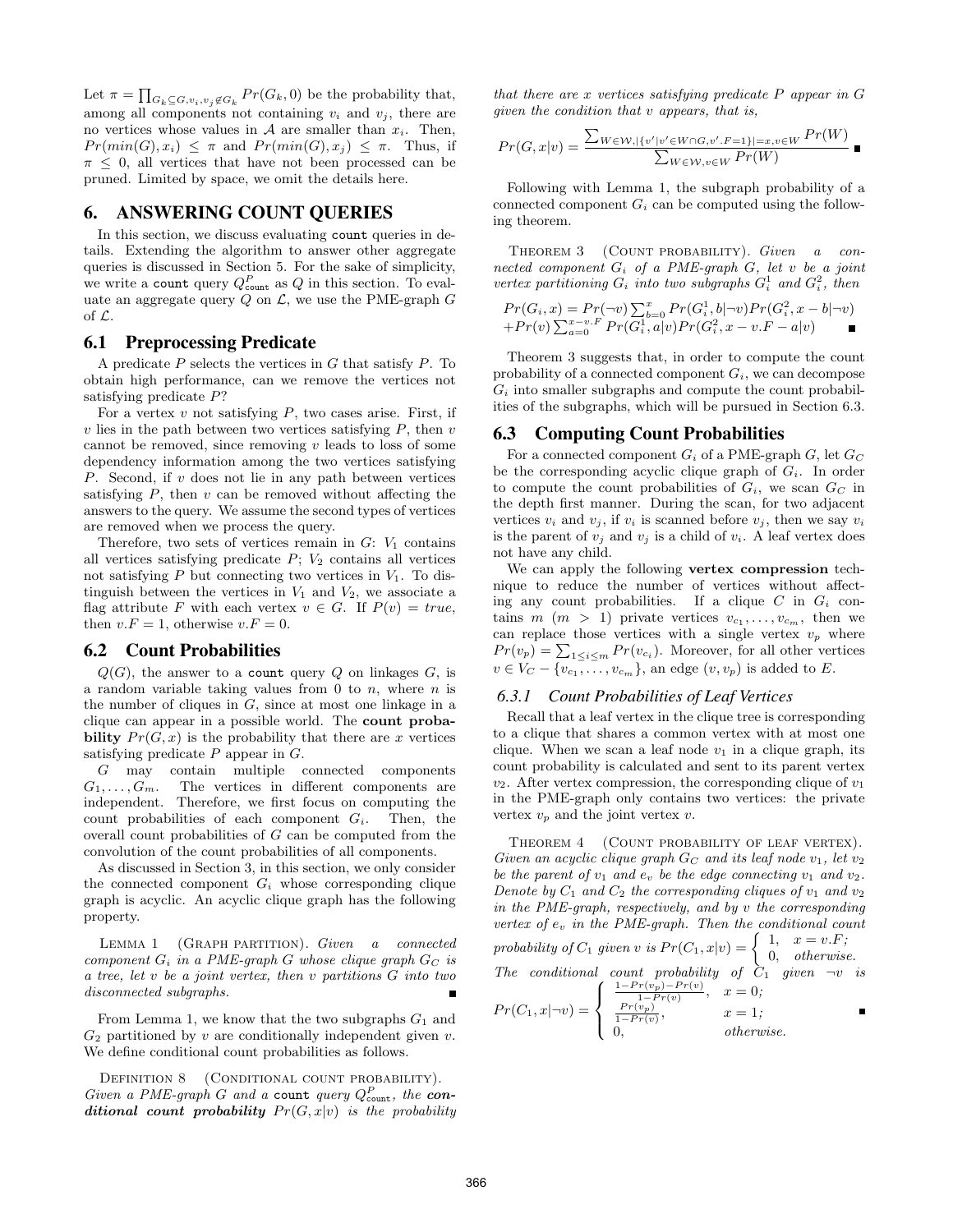

Figure 5: An intermediate node  $v<sub>C</sub>$  in the clique tree.

#### *6.3.2 Count Probabilities of Subtrees*

Consider an intermediate vertex  $v<sub>C</sub>$  in the clique graph  $G_C$ . Denote by  $v_{C_f}$  the parent of  $v_C$ , and by  $v_{C_1}, \ldots, v_{C_k}$ the children of  $v_C$ . Let  $T_{v_C}$  be the subtree whose root is  $v_C$ . We compute the count probabilities of  $T_{v_C}$  by integrating the count probabilities of  $T_{v_{C_1}}, \ldots, T_{v_{C_k}}$ , the subtrees whose roots are children of  $v_C$ .

In the PME-graph, the corresponding clique  $C$  of  $v<sub>C</sub>$  contains  $k+1$  joint vertices: vertex  $v_f$  also belonging to  $C_f$  (the clique corresponding to  $v_{C_f}$  in the clique graph), and vertices  $v_1, \ldots, v_k$  also belonging to  $C_1, \ldots, C_k$  (the cliques corresponding to  $v_{C_1}, \ldots, v_{C_k}$ ). The clique tree and the PMEgraph are illustrated in Figure 5. We want to compute the conditional count probabilities of  $T_{v_C}$  given the conditions that  $v_f$  appears and  $v_f$  does not appear, respectively.

If  $v_f$  appears, then no other vertices in C appear. Then, the probability that x vertices appear in  $T_{v_C}$  is the probability that  $x - v_f$ . F vertices appear in  $T_{v_{C_1}} \cup \cdots \cup T_{v_{C_k}}$ , given the condition that no vertices in  $\{v_{C_1}, \ldots, v_{C_k}\}\$  appears. That is

$$
Pr(T_{v_C}, x|v_f) = Pr(T_{v_{C_1}} \cup \dots \cup T_{v_{C_k}}, x - v_f.F|v_f) \quad (3)
$$

In Equation 3, when  $v_f$  appears, no vertices in  ${v_{C_1}, \ldots, v_{C_k}}$  can appear. The count probabilities of subtrees  $T_{v_{C_i}}$  (1  $\leq i \leq k$ ) are conditionally independent.  $Pr(T_{v_{C_1}} \cup \cdots \cup T_{v_{C_k}}, x - v_f.F|v_f)$  can be computed by the convolution of  $Pr(T_{v_{C_i}}, x | \neg v_{C_i})$   $(1 \le i \le k)$ . That is

$$
Pr(T_{v_{C_1}} \cup \dots \cup T_{v_{C_k}}, x|v_f)
$$
  
=  $\sum_{x_1 + \dots + x_k = x} \prod_{i=1}^k Pr(T_{v_{C_i}}, x_i | \neg v_{C_i})$  (4)

If  $v_f$  does not appear, then the probability that another vertex  $v' \in C$  appears is  $Pr(v'|\neg v_f) = \frac{Pr(v')}{1 - Pr(v_f)}$ . The probability that x vertices appear in  $T_{v_C}$  is the sum of the probabilities in the following two cases.

Case 1: the private vertex  $v_p$  of C appears. Then, no vertex in  $\{v_{C_1}, \ldots, v_{C_k}\}\$  appears. The probability that x vertices appear in  $T_{v_C}$  is the probability that  $x - v_p.F$ vertices appear in  $T_{v_{C_1}} \cup \cdots \cup T_{v_{C_k}}$ , given the condition that no vertex in  $\{v_{C_1}, \ldots, v_{C_k}\}\$  appears.

Case 2: the private vertex  $v_p$  of C does not appear. Then x vertices in  $T_{v_C}$  appears if and only if x vertices appear in  $T_{v_{C_1}} \cup \cdots \cup T_{v_{C_k}}$ .

Summarizing the above two cases, the conditional count probability of  $T_{v_C}$  given  $\neg v_f$  is

$$
Pr(T_{v_C}, x | \neg v_f)
$$
  
= Pr(v<sub>p</sub>| $\neg v_f$ ) Pr(T<sub>v<sub>C\_1</sub></sub> ∪···∪ T<sub>v<sub>C\_k</sub></sub>, x - v<sub>p</sub>. F|v<sub>p</sub>) (5)  
+ Pr(\neg v<sub>p</sub>| $\neg v_f$ ) Pr(T<sub>v<sub>C\_1</sub></sub> ∪···∪ T<sub>v<sub>C\_k</sub></sub>, x | $\neg v_p \neg v_f$ )

In Equation 5,  $Pr(T_{v_{C_1}} \cup \cdots \cup T_{v_{C_k}}, x|v_p) = Pr(T_{v_{C_1}} \cup \cdots \cup$  $T_{v_{C_k}}, x|v_f$ , which can be computed using Equation 4. To

compute  $Pr(T_{v_{C_1}} \cup \cdots \cup T_{v_{C_k}}, x | \neg v_p \neg v_f)$ , there are  $k+1$ cases, namely,  $v_{C_i}$  appears  $(1 \leq i \leq k)$  and no vertices in  $\{v_{C_1}, \ldots, v_{C_k}\}\$ appears. In any of the  $k+1$  cases, the count probabilities of  $T_{v_{C_i}}$  are conditionally independent and thus can be computed using the similar convolution as in Equation 4.

To analyze the complexity of the complete procedure, we first analyze the cost of a convolution operation. Given  $k$ subtrees  $T_{\nu_{C_1}}, \ldots, T_{\nu_{C_k}}$ , let n be the total number of vertices in  $T_{v_{C_1}} \cup \cdots \cup T_{v_{C_k}}$ . Computing the convolution of  $T_{v_{C_1}}, \ldots, T_{v_{C_k}}$  using Equation 4 requires  $O(n^2)$  time. The number of count probabilities computed as the intermediate results is  $O(n)$ .

Then, we analyze the number of convolution operations required for each intermediate node. Equation 3 requires one convolution. Equation 5 requires  $k + 2$  convolutions. Therefore, for an intermediate node  $v<sub>C</sub>$  with k children, let  $T_{vc}$  be the subtree with root  $v<sub>C</sub>$  and containing n vertices. The overall complexity of computing the count probability of  $T_{v_C}$  is  $O((k+3)n^2) = O(kn^2)$ .  $(k+3)n$  count probabilities are computed as the intermediate results.

#### *6.3.3 Optimal Tree Scan Order*

Different tree depth first scan order of a tree may lead to different cost in computing count probabilities.

Given an acyclic clique graph  $G_C$ , let  $v_1, \ldots, v_d$  be the vertices in  $G_C$  whose degrees are 1, then we can scan  $G_C$  in the depth first order from  $v_i$   $(1 \leq i \leq d)$ . Thus, there are d different tree scan orders.

Once the root  $v_i$  of the clique graph  $G_C$  is selected, the scan order of  $G_C$  is uniquely determined. We can compute, for each intermediate vertex  $v$ , the size of the subtree with root v. Therefore, the number of count probabilities computed as the intermediate results in  $G_C$  with root v is

$$
Cost(v) = \sum_{\substack{|children(v)| > 0}} (|children(v)| + 3) \times |T_v|
$$

where  $|children(v)|$  is the number of children of v and  $|T_v|$ is the size of the subtree with root v.

Therefore, by scanning  $G_C$  once from root  $v_i$ , we can calculate the overall cost of computing the count probability of  $G_C$  from v. This takes  $O(n)$  time, where n is the number of vertices in  $G_C$ . Moreover, in time  $O(dn)$  we can decide which vertex in  $\{v_1, \ldots, v_d\}$  will lead to the minimal computational cost.

#### **6.4 Histogram Answer Approximation**

Once the count probabilities of  $G$  is calculated, we can compute the answer to the aggregate histogram query by partitioning the count probabilities into  $\eta$  equi-width intervals or k equi-depth intervals.

The bottleneck of answering count queries is the m-fold convolution on the answers in the  $m$  components. We introduce two techniques that accelerate the computation for equi-width histogram answers and equi-depth histogram answers, respectively, by calculating the approximate answers to convolutions.

#### *6.4.1 Equi-width Histogram Answer Approximation*

When computing the count probability of G using mfold convolution, intuitively, we can ignore the values whose probabilities are very small.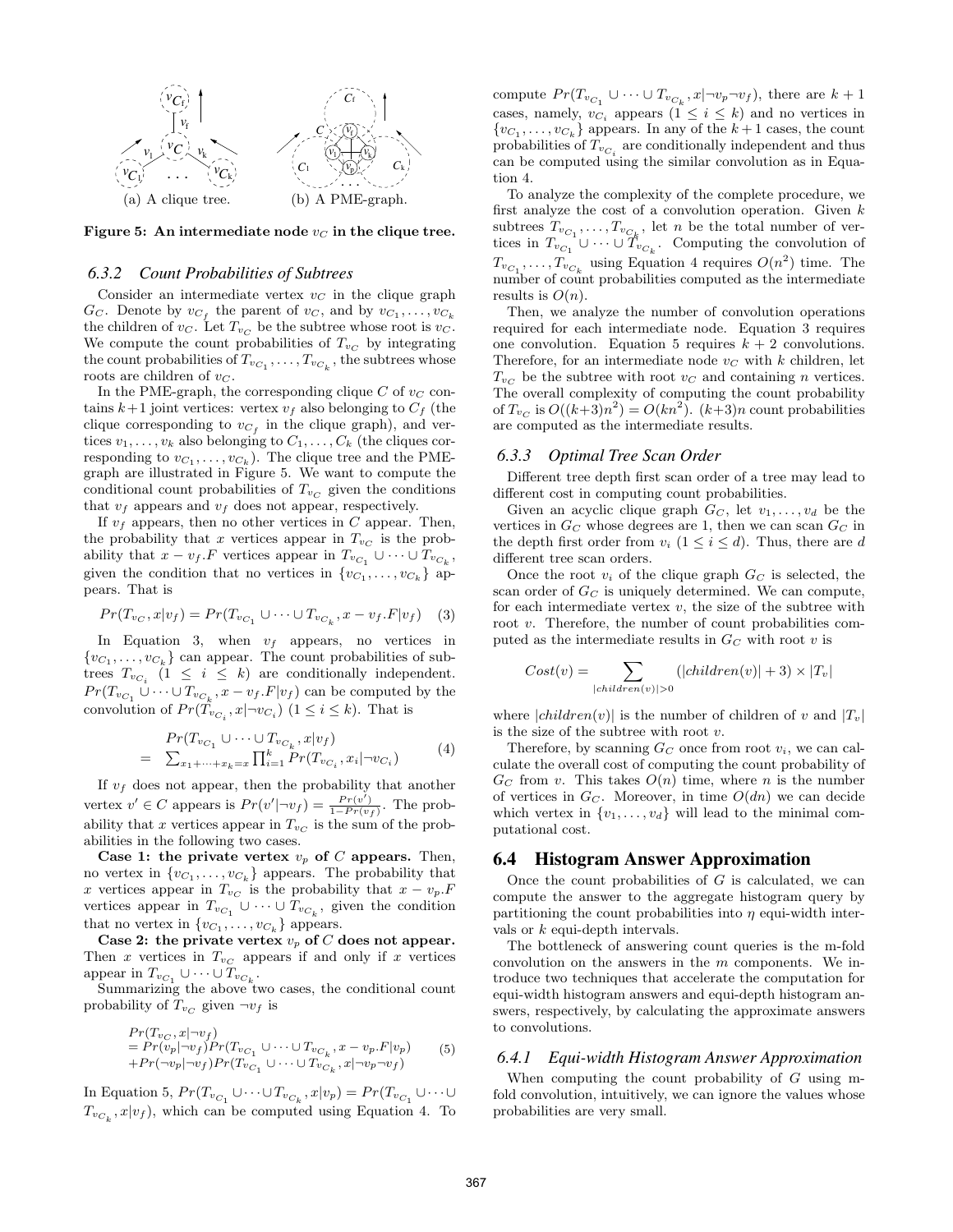Let  $x_1, \ldots, x_m$  be the list of values in the *i*-fold convolution  $\zeta_{i-1}(x)$  in the probability ascending order  $(2 \leq i \leq m)$ . Let  $x_{\mu} = \max_{1 \leq j \leq m} \{x_j | \sum_{1 \leq h \leq j} \zeta_{i-1}(x_h) < \epsilon\}.$  We approximate the probabilities as

$$
\zeta'_{i-1}(x_i) = \begin{cases} 0, & 1 \le i \le \mu; \\ \frac{\zeta_{i-1}(x_i)}{\sum_{\mu \le h \le m} Pr(x_h)}, & \mu < x \le m. \end{cases} \tag{6}
$$

Then, the convolution of  $\zeta'_{i-1}(x)$  and  $Pr(G_i, x)$  are used to estimate  $\zeta_i(x)$ . The quality of the approximation answer is guaranteed by the following theorem.

THEOREM 5 (APPROXIMATION QUALITY). Given a count query Q on linkages with z components, a bucket width parameter η, and a minimum probability threshold  $\tau$ , let  $(\phi_i, p_i)$  be the equi-width histogram answer to Q, and  $(\phi_i, \hat{p}_i)$  be the approximation of  $(\phi, p_i)$  computed using Equation 6, then  $|p_i - \hat{p}_i| < z \in \text{for } 1 \leq i \leq \lceil \frac{v_{max} - v_{min}}{\eta} \rceil$ .

Under the probability approximation,  $\zeta'_{i-1}(x) > \epsilon$  holds for every value  $x$  with a non-zero probability. Thus, the number of values with a non-zero probability is at most  $\frac{1}{\epsilon}$ . The overall complexity of computing the  $\epsilon$ -approximation of  $\zeta_i(x)$  is  $O(\frac{1}{\epsilon^2})$ . The overall complexity is  $O(\frac{m}{\epsilon^2})$ , where m is the number of components in G.

#### *6.4.2 Equi-depth Histogram Answer Approximation*

To accelerate probability calculation for equi-depth histogram answers, we introduce an approximation method that keeps a constant number of values in the intermediate results.

If the probability  $\zeta_{i-1}(x)$  after the *i*-fold convolution contains values  $x_1, \ldots, x_{n_{i-1}}$   $(n_{i-1} > k)$  in the value ascending order, then we compute the  $\rho$ -quantiles  $x_i' =$  $\arg \min_x \{ \sum_{a \leq x} \zeta_{i-1}(a) \geq \frac{i}{\rho} \}$   $(0 \leq i \leq \rho)$ . From the  $\rho + 1$ values, we construct an approximation of  $\zeta_{i-1}(x)$  as:

$$
\zeta'_{i-1}(x) = \begin{cases} \frac{1}{\rho}, & x = \frac{x'_{i-1} + x'_i}{2} \ (1 \le i \le \rho); \\ 0, & \text{otherwise.} \end{cases} \tag{7}
$$

Then, the convolution of  $\zeta'_{i-1}(x)$  and  $Pr(G_i, x)$  are used to estimate  $\zeta_i(x)$ . The approximation quality is guaranteed by the following theorem.

THEOREM 6 (APPROXIMATION QUALITY). Given a  $count$  query  $Q$  on a PME-graph  $G$  with  $m$  components, an integer  $k > 0$ , let  $(\phi_i, p_i)$ , where  $\phi_i = [v_{i-1}, v_i]$  $(1 \leq i \leq k)$ , be the equi-depth histogram answer  $\label{eq:optimal} computed \quad using \quad the \quad \rho\text{-}quantile \quad approximation, \quad then$  $|Pr(Q(G) \leq v_i) - Pr'(Q(G) \leq v_i)| \leq \frac{m}{\rho}, \text{ where }$  $Pr'(Q(G) \leq v_i) = \sum_{a \leq v_i} \zeta'_m(a)$  is the probability computed using Equation 7.

Using the above approximation method, the overall complexity of computing the approximate  $k$  equi-depth histogram answer is  $O(m\rho^2)$ , where m is the number of connected components.

## **7. EMPIRICAL EVALUATION**

In this section, we report a systematic empirical study.



Figure 6: Answers to queries on real data sets.

## **7.1 Experimental Settings**

All experiments were conducted on a PC computer with a 3.0 GHz Pentium 4 CPU, 1.0 GB main memory, and a 160 GB hard disk, running the Microsoft Windows XP Professional Edition operating system, Our algorithms were implemented in C++ compiled by Microsoft Visual Studio 2005.

The real data used in our experiments is the Cancer Registry data set and the Social Security Death Index provided in Link Plus 2.0 (http://www.cdc.gov/cancer/npcr/ tools/registryplus/lp.htm).

The Cancer Registry data set contains 50, 000 records and each record decribes the personal information of a patient, such as name and SSN. The Social Security Death Index data set contains 10,000 records and each record contains the personal information of an individual, such as name, SSN and Death Date. Since the information of some records are incomplete or ambiguous, we cannot find the exact match for records in the two data sets.

Link Plus is a popularly used tool that computes the probability that two records referring to the same individual. It matches the records on the two data sets based on name, SSN and Date of Birth and returns 4, 658 pairs of records whose linkage probabilities are greater than 0. The system suggests that a user should set a matching linkage probability threshold. The pairs of records passing the threshold are considered matching. If we set the threshold as the default value 0.25 suggested by the system, only 99 pairs of records are returned.

The synthetic data sets are generated using the following settings. A data set contains  $N_l$  linkages between tables A and B containing  $N_t$  tuples each. The degree of each tuple follows the Normal distribution  $N(\mu_t, \sigma_t)$ . A data set contains  $N_c$  connected components. The corresponding PME-graph contains  $N_l$  vertices. The number of vertices in the clique graph is the number of tuples whose degrees are greater than 1. We generate the linkages as follows. First, for each tuple  $t_A \in A$ , a set of linkages are generated associating with  $t_A$ . Then, for each tuple  $t_B \in B$ , we randomly pair the tuples in  $A$  to  $t_B$ . In order to avoid loops, once a linkage  $(t_A, t_B)$  is created, all tuple  $t_A \in A$  that are in the same connected component with  $t_A$  cannot be assigned to  $t_B$ . The membership probability of each linkage is randomly assigned and normalized so that the probability of each tuple is between (0, 1].

## **7.2 Effectiveness on Real Data Sets**

First, we apply the aggregate queries on the Cancer Registry data set and the Social Security Death Index provided in Link Plus 2.0. Both data sets contain the personal information of an individual. Since the information of some records are incomplete or ambiguous, we cannot find the exact match for records in the two data sets. Link Plus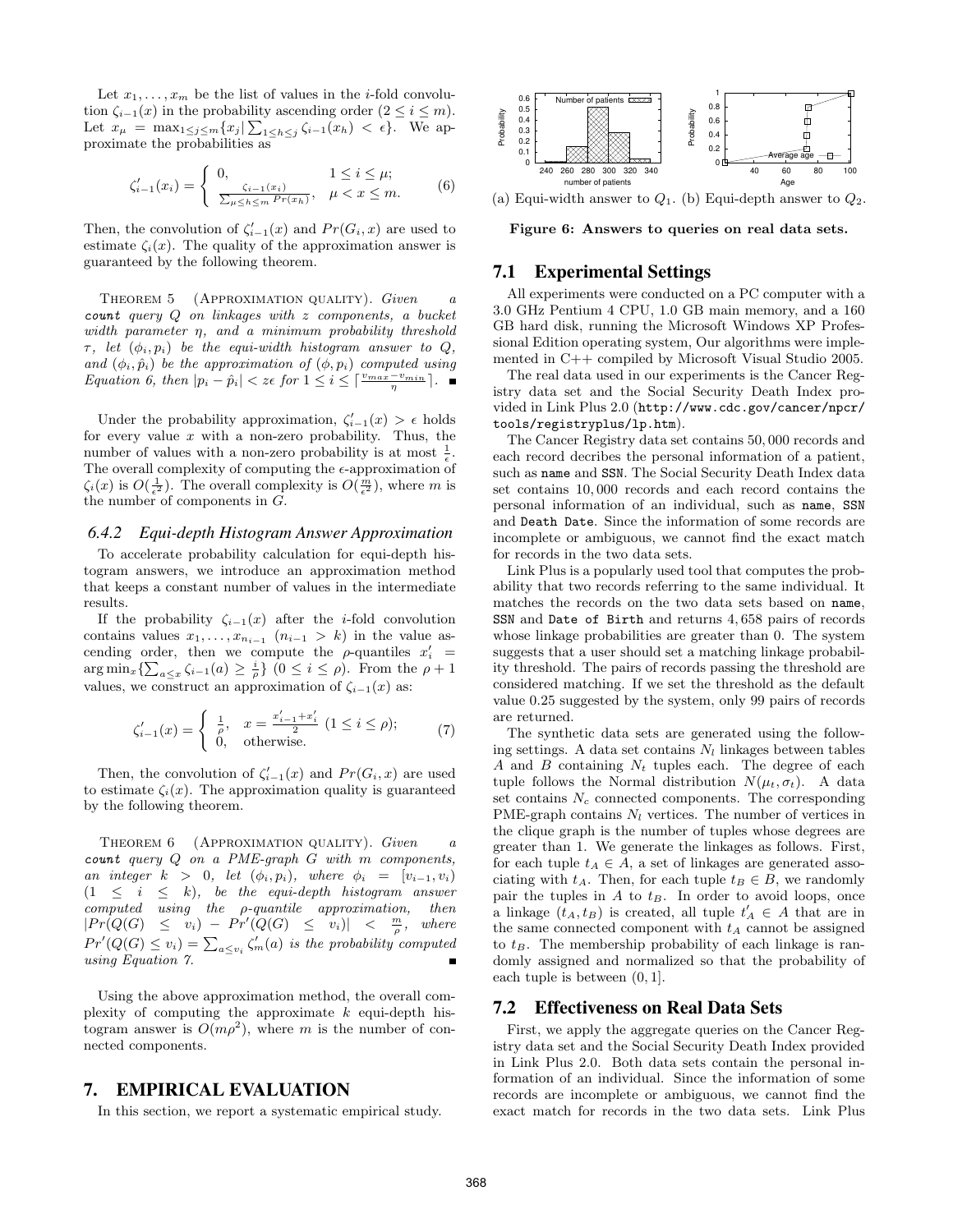

computes the probability that two records referring to the same individual. It returns 4, 658 pairs of records whose linkage probabilities are greater than 0. If we set the matching threshold as the default value 0.25 suggested by the system, only 99 pairs of records are returned.

To elaborate the effectiveness of aggregate queries on probabilistic linkages, we ask the following count query on the data sets.  $Q_1$ : the number of patients appearing in both data sets? The answer histogram is shown in Figure 6(a). As shown, likely the count is much larger than 99, the number of linked pairs passing the matching threshold 0.25.

To demonstrate aggregate queries other than count, we try an average query  $Q_2$ : the average age of the patients appearing in both data sets. The answer histogram is shown in Figure 6(b). If only the 99 records of matching probabilities over 0.25 are considered, the average age is 71.7.

Clearly, comparing to the minimum matching probability threshold methods, our approach provides more informative answers to aggregate queries over probabilistic linkages using histograms.

#### **7.3 Performance on Synthetic Data Sets**

We further evaluate the efficiency and the approximation quality of our approaches on synthetic data sets with different parameter settings.

By default, a synthetic data set contains 20, 000 linkages between tables  $A$  and  $B$  with 5,000 tuples each. The degree of a tuple follows the Normal distribution  $N(4, 1)$ . The bucket width  $\eta = 1,000$  and the minimum probability threshold  $\tau = 0.1$ . The parameter k for equi-depth histogram answer is set to 10.

First, we evaluate the efficiency and scalability of the query answering methods. Figure 7 shows the runtime of the query answering methods for count queries in various parameter settings. Exact-count is the exact algorithm described in Section 6.3. Equi-width and Equi-depth denote the approximation algorithms discussed in Section 6.4. By default,  $\epsilon = 10^{-4}$  and  $\rho = 30$ . Clearly, the two approximation algorithms are more efficient than the exact algorithm.

Since answering sum queries is very similar to answering count queries, we omit the results on sum queries for the interest of space.

Figure 8 shows the efficiency of the min query evaluation. Exact-min is the algorithm that transforms the  $min$  query to a set of count queries. Reuse is the algorithm that ex-



Figure 9: Approximation quality.

plores the sharing of computation among different linkages.  $Reverse+Pruning$  is the algorithm that applies the pruning technique discussed in Section 5 in addition to the reuse method. Clearly, the two techniques improve the efficiency significantly.

Last, we evaluate the quality of the two approximation algorithms discussed in Section 6.4. The quality of  $\epsilon$ approximate euqi-width histogram answers is computed as  $\frac{1}{|\{\phi|Pr(\phi)>\tau\}|}\sum_{Pr(\phi)>\tau}1-\frac{|Pr(\phi)-Pr(\phi)|}{Pr(\phi)},$  where  $Pr(\phi)$  is the probability of interval  $\phi$  and  $\widehat{Pr}(\phi)$  is the estimated probability of  $x \in \phi$ . The quality of the equi-depth histogram answer approximation is measured by  $\frac{1}{k} \sum_{i=1}^{k} 1 - \frac{|\hat{Pr}(v_i) - Pr(v_i)|}{Pr(v_i)},$ where  $v_i$  is the value output as the approximation of the *i*-th k-quantile,  $Pr(v_i)$  is the real probability of  $v_i$ , and  $\hat{Pr}(v_i)$  is probability computed using the approximation method. The experimental results show that our approximation methods have good quality.

# **8. CONCLUSIONS**

In this paper, we investigate aggregate query evaluation on probabilistic linkages. In contrast to the traditional methods that use simple probability thresholds to obtain a set of deterministic linkages, we fully utilize the probabilities produced by the record linkage methods and consider aggregates on linked records as distributions over possible worlds. By preserving the distribution information, we can provide more meaningful answers to aggregate queries. Moreover, we propose efficient exact and approximate query answering methods.

# **9. REFERENCES**

[1] P. Agrawal and J. Widom. Confidence-aware joins in large uncertain databases. *Technical report, Stanford University CA, USA*, March 2007.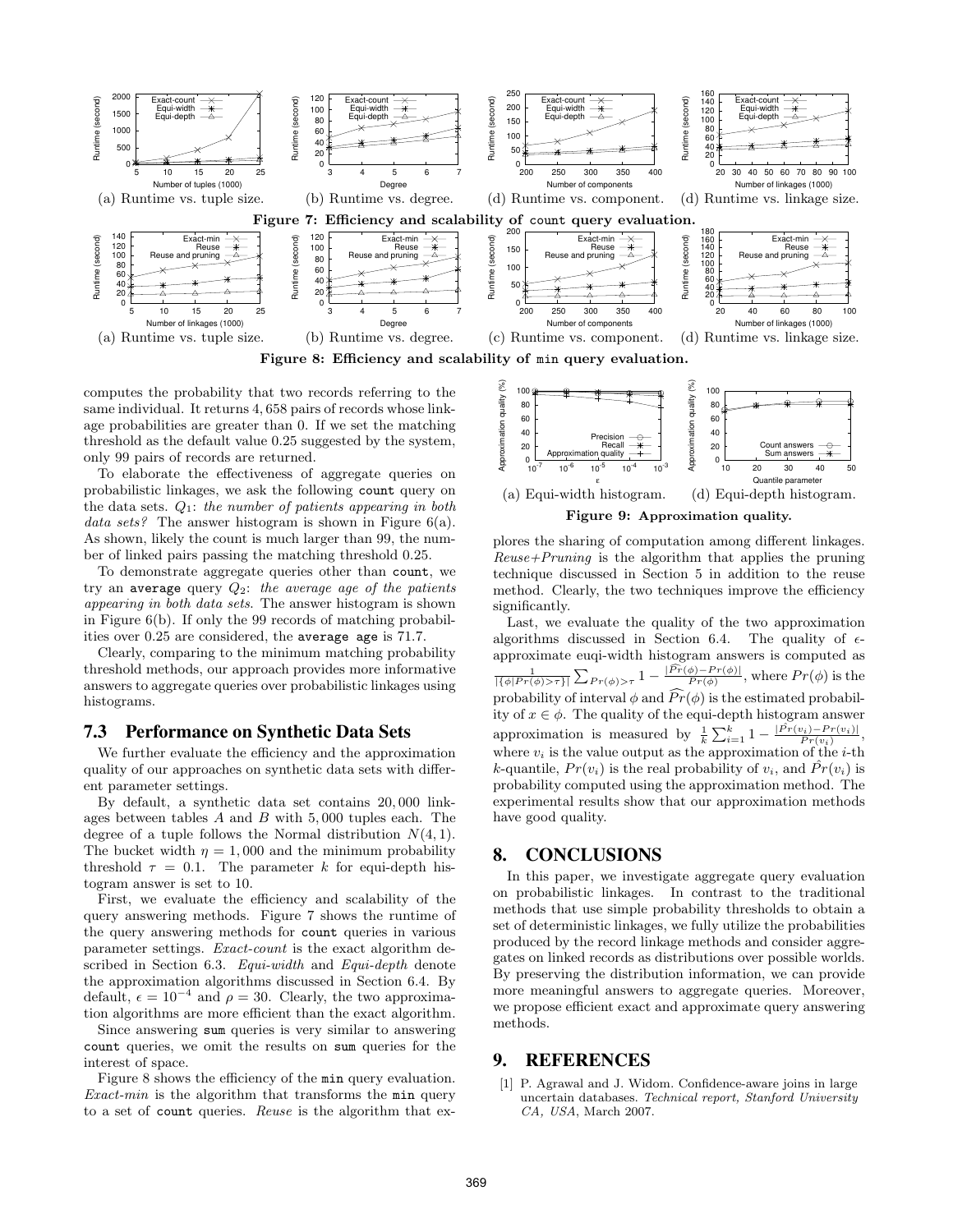- [2] M. Bilenko and R. Mooney. Adaptive duplicate detection using learnable string similarity measures. In *SIGKDD'03*.
- [3] B. Bilenko *et al*. Adaptive Product Normalization: Using Online Learning for Record Linkage in Comparison Shopping. In *ICDM'05*.
- [4] D. Burdick *et al.* OLAP over uncertain and imprecise data. In *VLDB '05*.
- [5] D. Burdick *et al*. Efficient allocation algorithms for olap over imprecise data. In *VLDB'06*.
- [6] D. Burdick *et al*. Olap over imprecise data with domain constraints. In *VLDB '07*.
- [7] A. L. P. Chen *et al* Evaluating aggregate operations over imprecise data. *TKDE*, 8(2):273–284, 1996.
- [8] R. Cheng *et al*. Evaluating probabilistic queries over imprecise data. In *SIGMOD'03*.
- [9] R. Cheng *et al*. Efficient join processing over uncertain data. In *CIKM '06*.
- [10] W. Cohen and J. Richman. Learning to Match and Cluster Large HighDimensional Data Sets For Data Integration. In *SIGKDD'02*.
- [11] R. Cowell *et al*. Probabilistic Networks and Expert System. *Springer*, 1999.
- [12] A. Deshpande *et al*. Graphical models for uncertain data. In *Managing and Mining Uncertain Data*, pages 77–105. Springer, 2008.
- [13] X. Dong *et al*. Data integration with uncertainty. In *VLDB '07*.
- [14] J. R. Evans and E. Minieka. Optimization Algorithms for Networks and Graphs. Marcel Dekker Inc., 1992.
- [15] I. P. Fellegi and A. B. Sunter. A theory for record linkage. *JASA*, 64:1183–1210, 1969.
- [16] L. Gravano *et al*. Approximate string joins in a database (almost) for free. In *VLDB '01*.
- [17] L. Gu *et al*. Record linkage: Current practice and future directions. Technical Report 03/83, CSIRO, 2003.
- [18] T. N. Herzog *et al*. Estimating the parameters of the Fellegi-Sunter record linkage model. In *Data Quality and Record Linkage Techniques*, pages 93–106. Springer New York, 2007.
- [19] M. Hua and J. Pei. Ranking Queries on Uncertain Data Springer, 2011.
- [20] T. S. Jayram *et al*. Estimating statistical aggregates on probabilistic data streams. In *PODS '07*.
- [21] F. V. Jensen. *An Introduction to Bayesian Networks*. UCL Press, 1st edition, 1996.
- [22] B. Kimelfeld and Y. Sagiv. Maximally joining probabilistic data. In *PODS '07*.
- [23] R. Kindermann and J. Snell. *Markov random fields and their applications*. American Mathematical Society, Providence, Rhode Island, 1980.
- [24] N. Koudas *et al*. Record linkage: similarity measures and algorithms. In *SIGMOD '06*.
- [25] M. Larsen. Advances in Record Linkage Theory: Hierarchical Bayesian Record Linkage Theory. In *ASA'05*.
- [26] V. I. Levenshtein. Binary codes capable of correcting deletions, insertions, and reversals. Technical Report 8, 1966.
- $\left[ 27\right] \,$  C. Ré  $\,et\,$   $al.$  Efficient top- $k$  query evaluation on probabilistic data. In *ICDE'07*.
- [28] L. J. Roos *et al*. The art and science of record linkage: methods that work with few identifiers. *Comput Biol Med.*, 16:45–57, 1986.
- [29] A. D. Sarma *et al*. Working models for uncertain data. In *ICDE'06*.
- [30] A. D. Sarma *et al*. Uncertainty in data integration. In *Managing and Mining Uncertain Data*, pages 185–217. Springer, 2008.
- [31] P. Sen and A. Deshpande. Representing and querying correlated tuples in probabilistic databases. In *ICDE'07*.
- [32] P. Sen *et al*. Exploiting shared correlations in probabilistic



Figure 10: A cycle of  $k$  cliques.

databases. *VLDB'08*.

- [33] B. Svartbo *et al*. Survival during and after hospitalization: a medical record linkage. *International Journal of Health Care Quality Assurance*, 12:13–17(5), 1 January 1999.
- [34] V. Verykios *et al*. A Bayesian decision model for cost optimal record matching. In *The VLDB Journal*, 12(1):28–40, 2003.
- [35] W. Winkler. Using the EM algorithm for weight computation in the Fellegi-Sunter model of record linkage. In *American Statistical Association*, 667–671, 1988.

# **APPENDIX**

#### *Proof of Theorem 1*

In a PME-graph  $G_{\mathcal{L},A,B}$ , a vertex v is mutually exclusive with its adjacent vertices  $N_v$ . For any other vertex  $v' \in V - \{v\}$  $N_v$ , v and v' are independent conditional on  $N_v$ . The Markov property [23] is satisfied.

#### *Proof of Theorem 2*

(Sufficiency) We consider the two conditions one by one.

*Condition 1.* If the clique graph  $G_C$  is acyclic, then the joint distribution of the linkages can be derived using the methods discussed in Section 3.4.

*Condition 2.* If the second condition holds, then the joint distribution of the linkages involved in  $G'$  can be uniquely determined. Suppose  $G'$  contains vertices  $\{v_{C_1}, \ldots, v_{C_k}\}$  as shown in Figure 10(a), whose corresponding cliques are  $\{C_1, \ldots, C_k\}$  in the PME-graph (k must be an even number since the linkages between tuple sets A and B form a bipartite graph). In the clique graph, since each vertex  $v_{C_i}$  has degree 2, which means, the corresponding clique in the PME-graph shares 2 vertices with 2 other cliques. There are k edges  $e_{v_1}, \ldots, e_{v_k}$  involved in the cycle, whose corresponding vertices in the PME-graph are  $v_1, \ldots, v_k$ . Each vertex  $v_i$  belongs to two cliques  $C_{i-1}$  and  $C_i$  (2 ≤ i ≤ k).  $v_1$  belongs to cliques  $C_1$  and  $C_k$ . Since the probability sum of each two connected edges is 1, we have  $Pr(v_1) = Pr(v_{2i+1})$   $(1 \leq i \leq \frac{k}{2} - 1)$ and  $1 - Pr(v_1) = Pr(v_{2j})$   $(1 \leq j \leq \frac{k}{2})$ . Thus, the joint distribution of all vertices in the PME-graph is given by

$$
Pr((\bigwedge_{0 \le i \le \frac{k}{2}-1} v_{2i+1}) \bigwedge (\bigwedge_{1 \le j \le \frac{k}{2}} v_{2j}) ) = Pr(v_1)
$$
  

$$
Pr((\bigwedge_{0 \le i \le \frac{k}{2}-1} \neg v_{2i+1}) \bigwedge (\bigwedge_{1 \le j \le \frac{k}{2}} v_{2j}) ) = 1 - Pr(v_1).
$$

The joint distribution is consistent with the marginal distribution specified by each linkage. Thus, the linkages are compatible.

(Necessity). Consider a set of compatible linkages whose clique graph is  $G_C$ .

Suppose  $G'$  contains a cycle, then we need to show that  $G'$  can only form a cycle satisfying condition 2 in the theorem. We prove this in two cases.

*Case 1:* The cycle in  $G'$  contains 4 vertices  $v_{C_1}, v_{C_2}, v_{C_3}, v_{C_4}$ , whose corresponding cliques in the PME-graph are  $\{C_1, C_2, C_3, C_4\}$ , as illustrated in Figure 10(b). Let  $v_i$  be the vertex contained by  $C_{i-1}$  and  $C_i$  (2 ≤ i ≤ 4) and  $v_1$  be contained by  $C_1$  and  $C_4$ . The joint probability of  $v_1$  and  $v_4$  can be expressed as  $Pr(v_1v_4) = Pr(\neg v_2 \neg v_3)Pr(v_1|\neg v_2)Pr(v_4|\neg v_3)$ . Since  $v_1$  and  $v_4$  are contained in clique  $C_4$ ,  $Pr(v_1v_4) = 0$ holds. Moreover,  $Pr(v_1|\neg v_2) > 0$  and  $Pr(v_4|\neg v_3) > 0$ . Thus,  $Pr(\neg v_2 \neg v_3) = 0$ . Since  $v_2$  and  $v_3$  are contained in the same clique  $C_2$ , we have  $Pr(\neg v_2 \neg v_3) = 1 - Pr(v_2) - Pr(v_3)$ . Therefore,  $Pr(v_2) + Pr(v_3) = 1$ , which means that  $C_2$  only contains